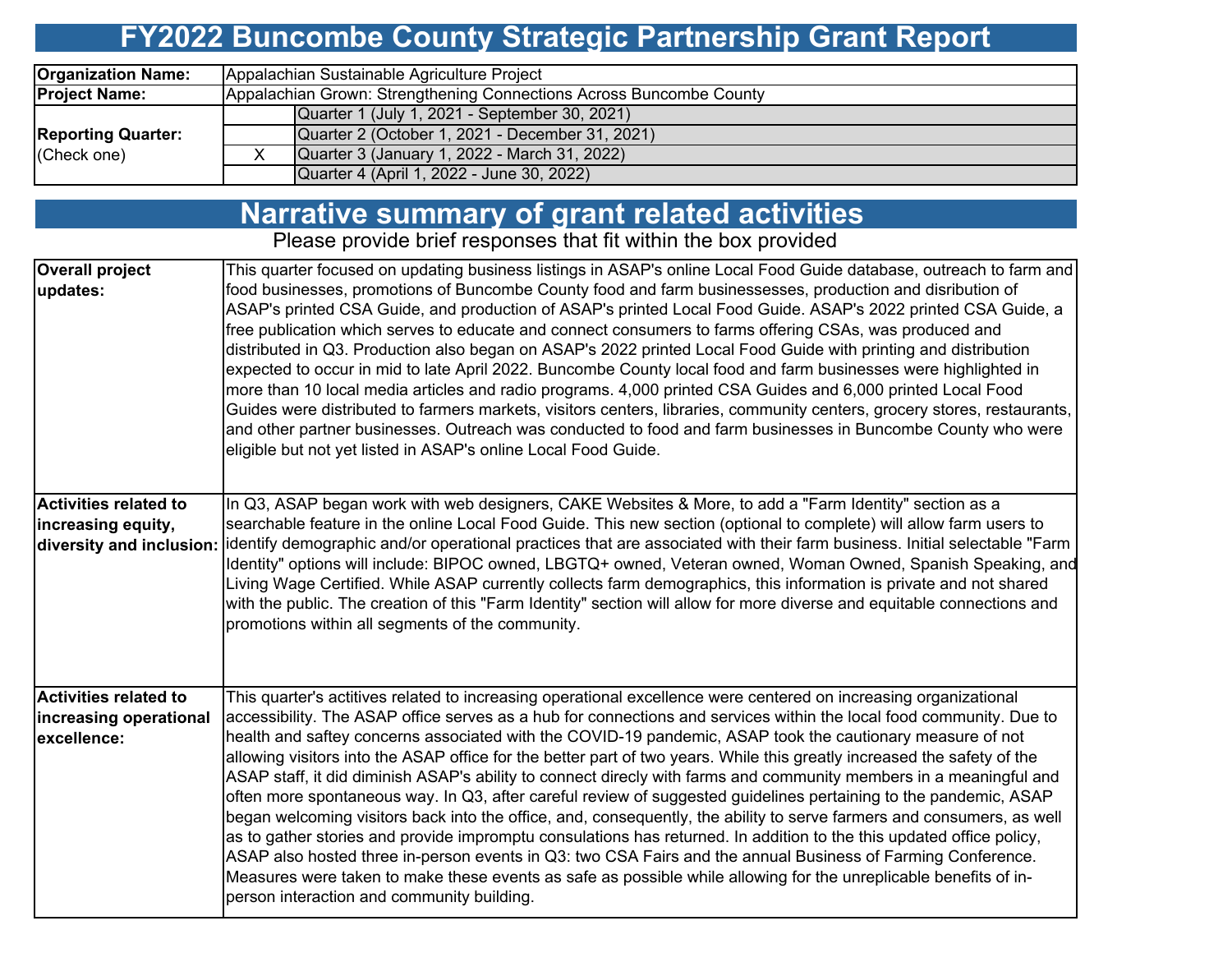# **FY2022 Buncombe County Strategic Partnership Grant Report**

| <b>Organization Name:</b> | Appalachian Sustainable Agriculture Project                         |  |  |  |  |  |  |  |
|---------------------------|---------------------------------------------------------------------|--|--|--|--|--|--|--|
| <b>Project Name:</b>      | Appalachian Grown: Strengthening Connections Across Buncombe County |  |  |  |  |  |  |  |
|                           | Quarter 1 (July 1, 2021 - September 30, 2021)                       |  |  |  |  |  |  |  |
| <b>Reporting Quarter:</b> | Quarter 2 (October 1, 2021 - December 31, 2021)                     |  |  |  |  |  |  |  |
| (Check one)               | Quarter 3 (January 1, 2022 - March 31, 2022)                        |  |  |  |  |  |  |  |
|                           | Quarter 4 (April 1, 2022 - June 30, 2022)                           |  |  |  |  |  |  |  |

## **Progress toward annual goals**

|                                           | Please only include new data for the specific quarter |                  |                  |                  |                  |                 |
|-------------------------------------------|-------------------------------------------------------|------------------|------------------|------------------|------------------|-----------------|
| <b>Measure</b>                            | <b>Annual Goal</b>                                    | <b>Quarter 1</b> | <b>Quarter 2</b> | <b>Quarter 3</b> | <b>Quarter 4</b> | <b>Progress</b> |
| Number of Buncombe County farms supported |                                                       |                  |                  |                  |                  |                 |
| by this project                           | 140                                                   | 129              | 5                |                  |                  | 141             |
| Number of Buncombe County market outlets  |                                                       |                  |                  |                  |                  |                 |
| promoted through project activities       | 85                                                    | 89               |                  |                  |                  | 93              |
| Number of Buncombe County businesses that |                                                       |                  |                  |                  |                  |                 |
| feature local food and farms              | 155                                                   | 161              | 6                | 5                |                  | 172             |
| Number of consumers reached through       |                                                       |                  |                  |                  |                  |                 |
| promotional materials and media           | 600,000                                               | 100,832          | 235,937          | 300,565          |                  | 637,334         |
| Acres of farmland in production for local |                                                       |                  |                  |                  |                  |                 |
| 3,000<br>markets                          |                                                       | 3,570            |                  |                  |                  | 3,570           |

**Comments:**